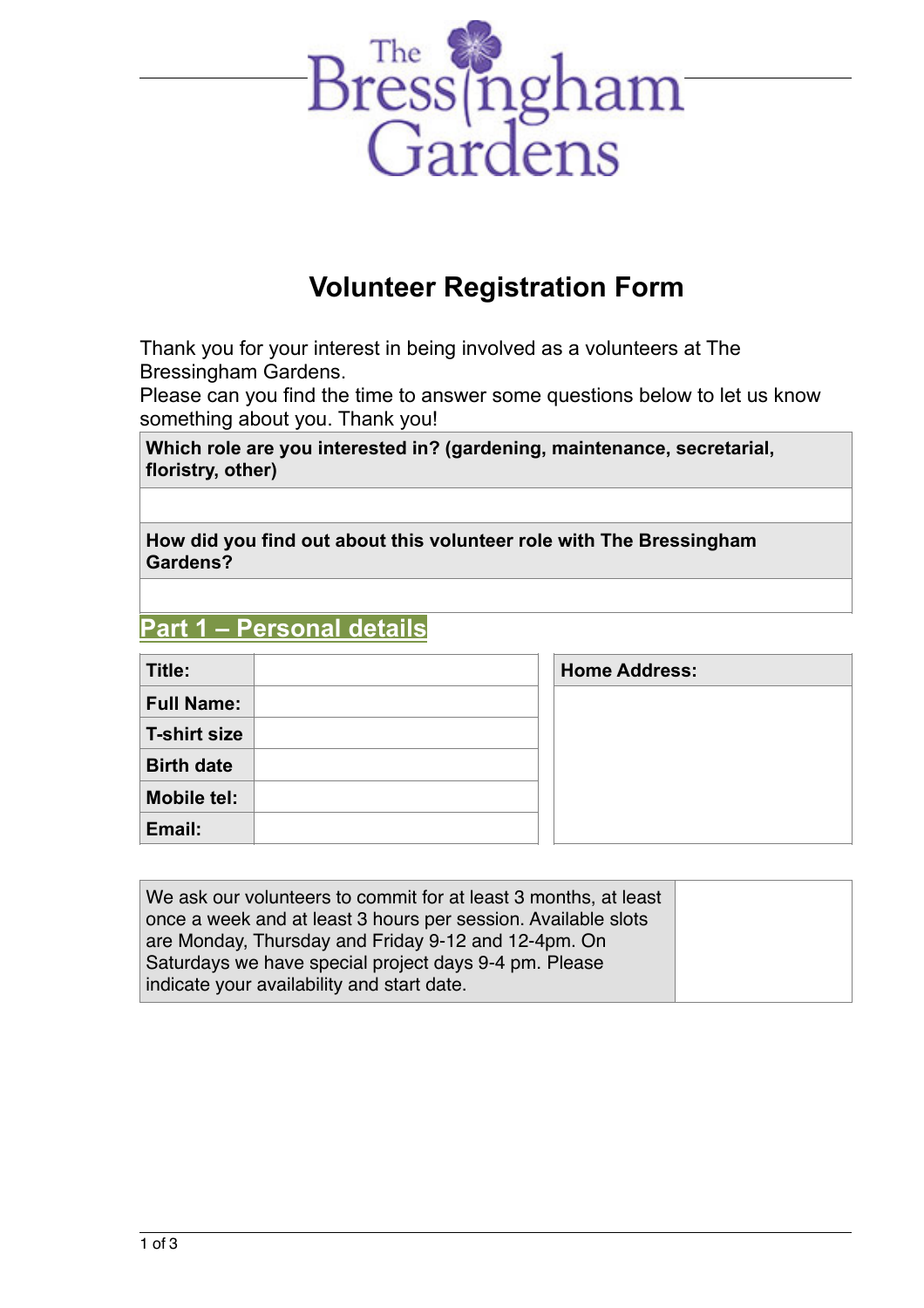## **Part 2 – About you**

**Background & Interests** Please provide some information about your experience in gardening, or other roles that might be relevant, your reason for wanting to volunteer and also what areas, on top of gardening, you feel you could help with.

**Employment** Please mark the following boxes. Are you currently?

| <b>Employed</b><br>(full-time) | <b>Employed</b><br>(part-time) | <b>Unemployed</b> | <b>Retired</b> | <b>Student</b><br>(full-time) | <b>Student</b><br>(part-time) |
|--------------------------------|--------------------------------|-------------------|----------------|-------------------------------|-------------------------------|
|                                |                                |                   |                |                               |                               |

**Part 4 – Emergency contact details** Please provide the details of someone we can contact in the unlikely event of accident or illness while you are volunteering; these details will not be passed on to any third party and will be kept securely with your information.

| Name                                 |  |
|--------------------------------------|--|
| <b>Relationship to</b><br><b>you</b> |  |
| Daytime phone<br>no.                 |  |
| Mobile phone no.                     |  |